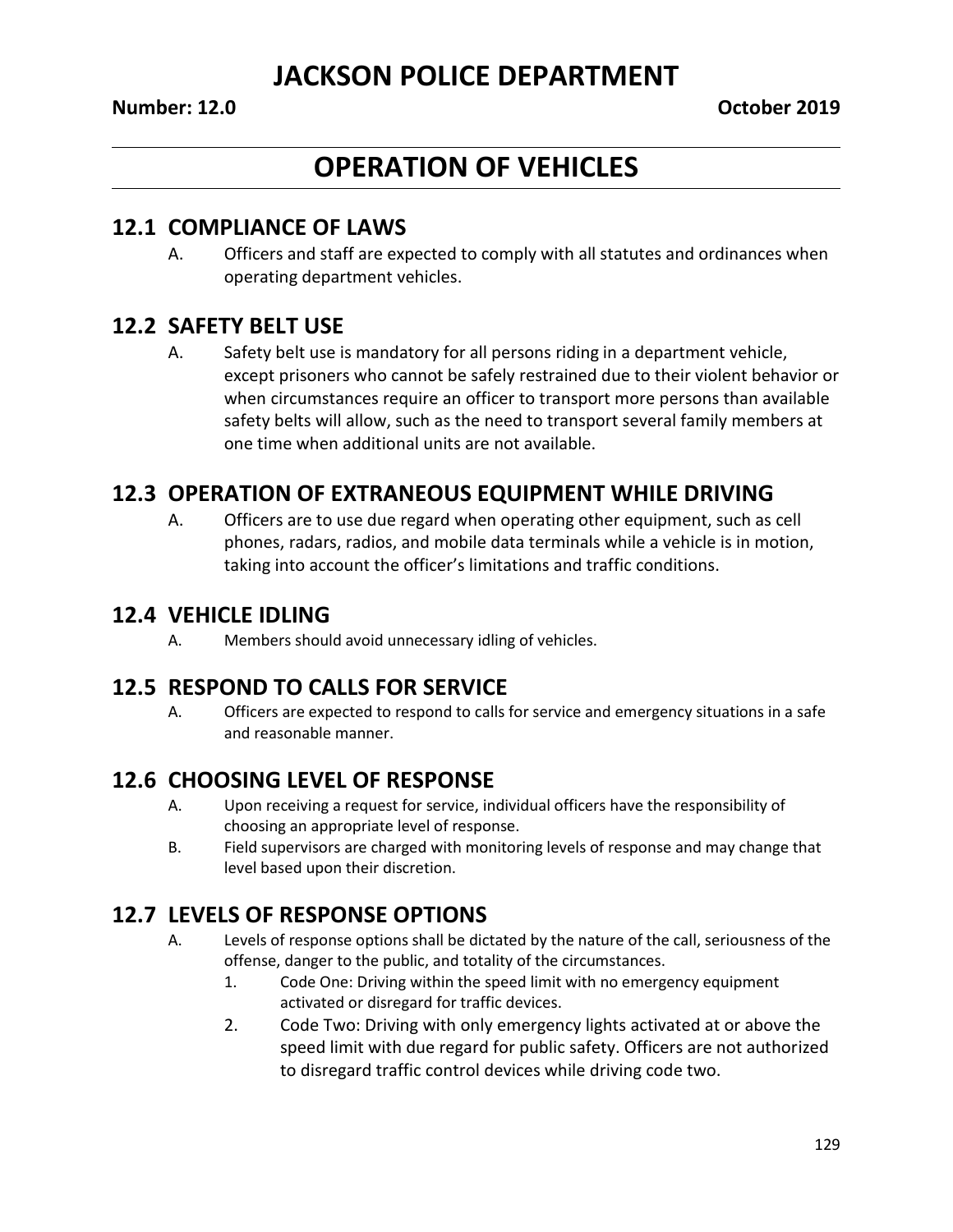#### **Number: 12.0 October 2019**

# **OPERATION OF VEHICLES**

- 3. Code Three: Driving with emergency lights and audible signals activated. Officers are authorized to disregard traffic control devices and exceed posted speed limits with due regard to public safety. Code three response is authorized only when the officer believes there is an imminent threat to human life or serious bodily injury.
- 4. Tactical responses and approaches: When the totality of the circumstances dictate that an officer should not use emergency equipment due to a unique emergent situation that exists that would compromise the apprehension of a suspect who poses an imminent threat to the public, or may endanger the responding officers. Tactical responses require a supervisor approval if possible.
- 5. Rear amber lights may be utilized in any capacity that increases the safety of the public or the officer.

#### **12.8 EMERGENCY LIGHTS AND SIRENS**

- A. During an emergency response, officers will use overhead emergency lights and sound the siren when reasonably necessary to warn pedestrians and other drivers of their approach.
- B. Officers proceeding through a controlled intersection against the traffic control device will slow to a safe speed or stop, if necessary, to determine if opposing traffic will yield to the emergency vehicle.

#### **12.9 ADJUST RESPONSE PER CHANGING NATURE OF CALL**

A. Officers should bear in mind that these situations are fluid and what may have begun as a non-emergency may escalate into an emergency and vice versa, where a call begins as an emergency and changes to a non-emergency response. Consequently, officers are expected to adjust their response based upon the changing nature of a call.

#### **12.10 OFFICER RESPONSIBILITY WHILE DRIVING IN RESPONSE TO AN EMERGENCY**

A. Under specified conditions, WSS 31-5-106 exempts an officer from obedience to certain motor vehicle laws where such obedience would cause unnecessary and unreasonable delay in reaching the scene of an emergency or to effect traffic stops. Officers must operate their vehicles with due regard for the safety of themselves and others. Neither state statute nor this policy relieves officers from this duty.

#### **12.11 PERSONALLY ASSIGNED VEHICLE (PAV) GUIDELINES**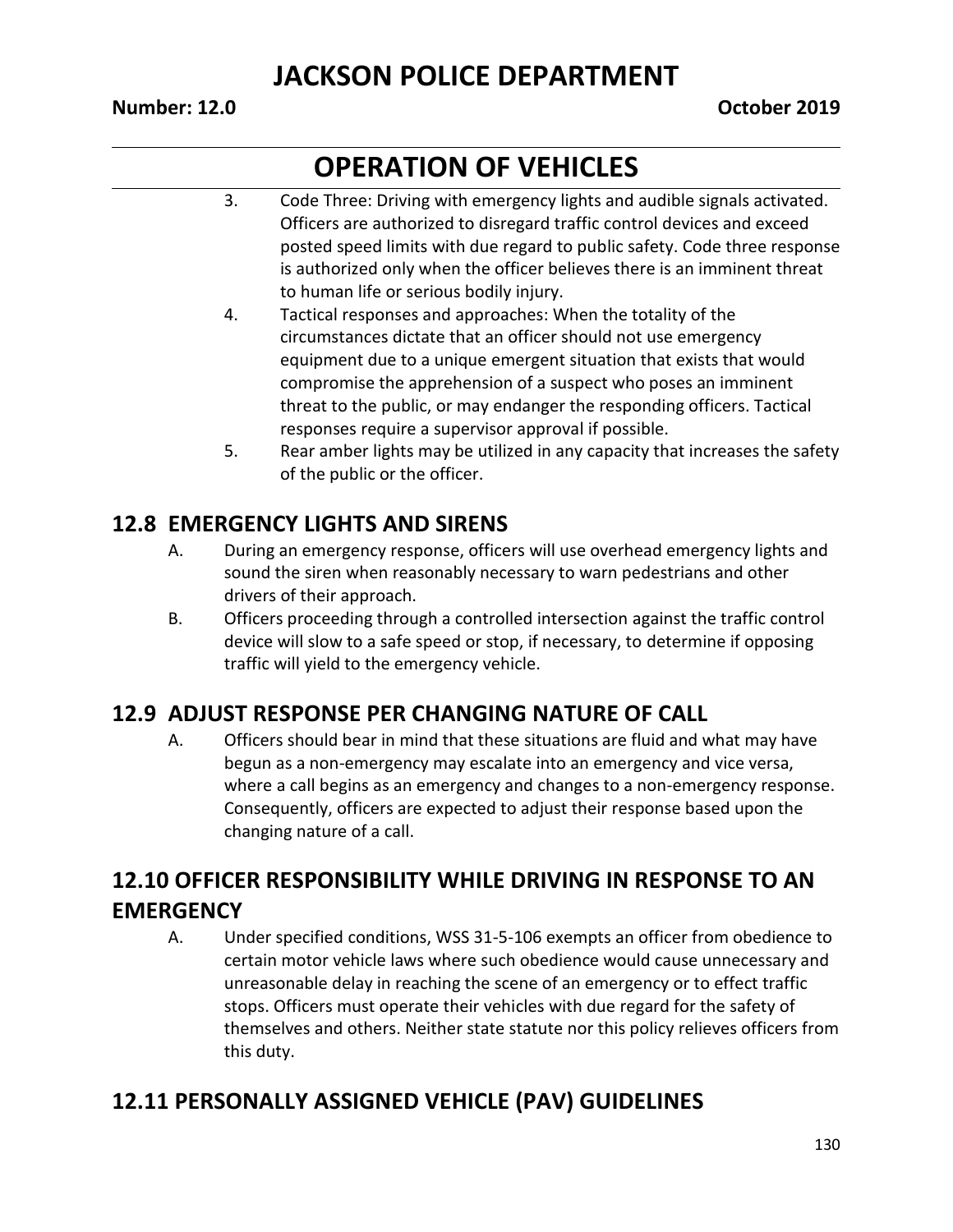#### **Number: 12.0 October 2019**

- A. Personally assigned vehicles are designated to officers of this department in order to enhance public safety through increased visibility of police vehicles in the community, permit rapid response of off-duty officers to designated emergencies, and enhance the ability of officer subject to frequent callback to do so more effectively.
- B. In the event the police department has the resources to provide officers with a Personally Assigned Vehicle (PAV) the following guidelines shall be followed for their use.
	- 1. *Personally Assigned police Vehicle (PAV):* A marked or unmarked police vehicle for use by one officer that, when not in use, is parked at the assigned officer's primary place of residence. When the department does not have sufficient PAV's to issue to individual officers, it may be necessary to issue a PAV to more than one officer and require officers to share that vehicle until additional vehicle(s) can be acquired.
	- 2. Effective April  $15<sup>th</sup>$  2017, all sworn-police staff are eligible to take their PAV to and from their residence (within a restricted zone- as defined by the Chief of Police).
		- a. Officers having a residence outside of Teton County, Wyoming shall park their vehicles at their primary place of residence only, or at a fellow police officer's residence in the area (if approved by the Operations Lieutenant). No other locations are authorized for storage.
		- b. Officers living south of the Town of Thayne, Wyoming shall not be permitted to drive their vehicle home unless approved by the Chief of Police.
		- c. Officers living north of the Town of Tetonia Idaho shall not be permitted to drive their vehicle home unless approved by the Chief of Police.
		- d. Officers living south of the Town of Daniel Wyoming shall not be permitted to drive their vehicle home unless approved by the Chief of Police.
		- e. Officers, sworn or non-sworn living in Teton County Wyoming are not restricted geographically where they can take their car home.
	- 3. All safety and use provisions applicable to the use of marked fleet vehicles are applicable to the operation of PAVs unless otherwise stated in this policy.
	- 4. Only the assigned officer or under reasonable circumstances, another department or Town Employees may operate a personally assigned vehicle.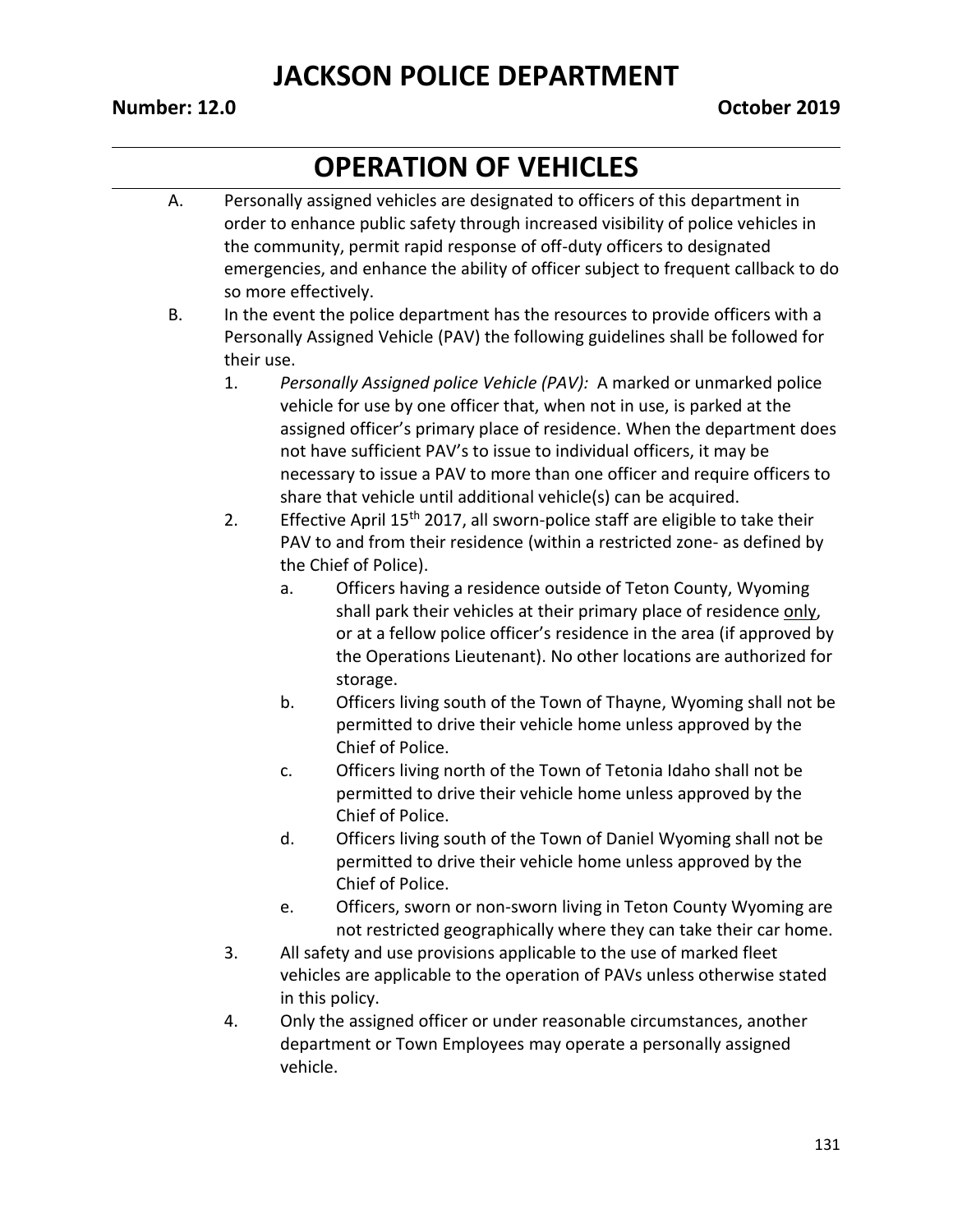#### **Number: 12.0 October 2019**

- 5. Whenever operating a PAV, officers shall carry their badge and identification card, an authorized sidearm, and handcuffs and either wear or have ready access to soft body armor and marked attire that will allow them to be identified and function as a police officer. 6. Off-duty officers operating PAVs shall routinely monitor assigned police
- radio channels. Officer must notify communications whenever responding to a call for service while off-duty.
- 7. Vehicles may be used for off-duty travel (non-commuter travel) in the Teton County jurisdiction only. However, officers are encouraged to use common sense and only use the vehicle for reasonable activities when doing so, such as traveling to the gym to work out. Operation of a department vehicle outside the Teton County jurisdiction shall be for commuting to and from work related activities only. No personal or offduty use of the vehicle is authorized outside of the Teton County jurisdiction for any purpose unrelated to their commuter route to Teton County, Wyoming.
- 8. With the exception of commuting to and from work from out of county, long-distance travel using PAVs is prohibited unless connected with official departmental business, such as training or prisoner transportation, and authorized in advance by a supervisor.
- 9. Officers using a PAV to commute from outside the Teton County, Wyoming jurisdiction are permitted to allow other Town of Jackson and Teton County, Wyoming employees to ride with them when preapproved by the Operations Lieutenant.
- 10. Though discouraged from doing so on a regular basis, officers from time to time may use PAVs for off-duty transportation of civilians, to include but not necessarily limited to, family members or motorists in need of assistance out of county that officers may happen upon while on their commuter route, and officers shall ensure that civilians abide by the following rules:
	- a. Passengers shall be appropriately attired when being transported in a PAV.
	- b. Passengers shall use seat belts or other legal restraints.
	- c. Passengers shall comply with appropriate departmental regulations while in the vehicle, including appropriate behavior and conduct for children and the nonintervention of adults in instances involving official police business.
	- d. Passengers shall abide by instructions on actions that must be taken in the case of emergency response. If an off-duty officer must respond to a call for service, for instance, then civilians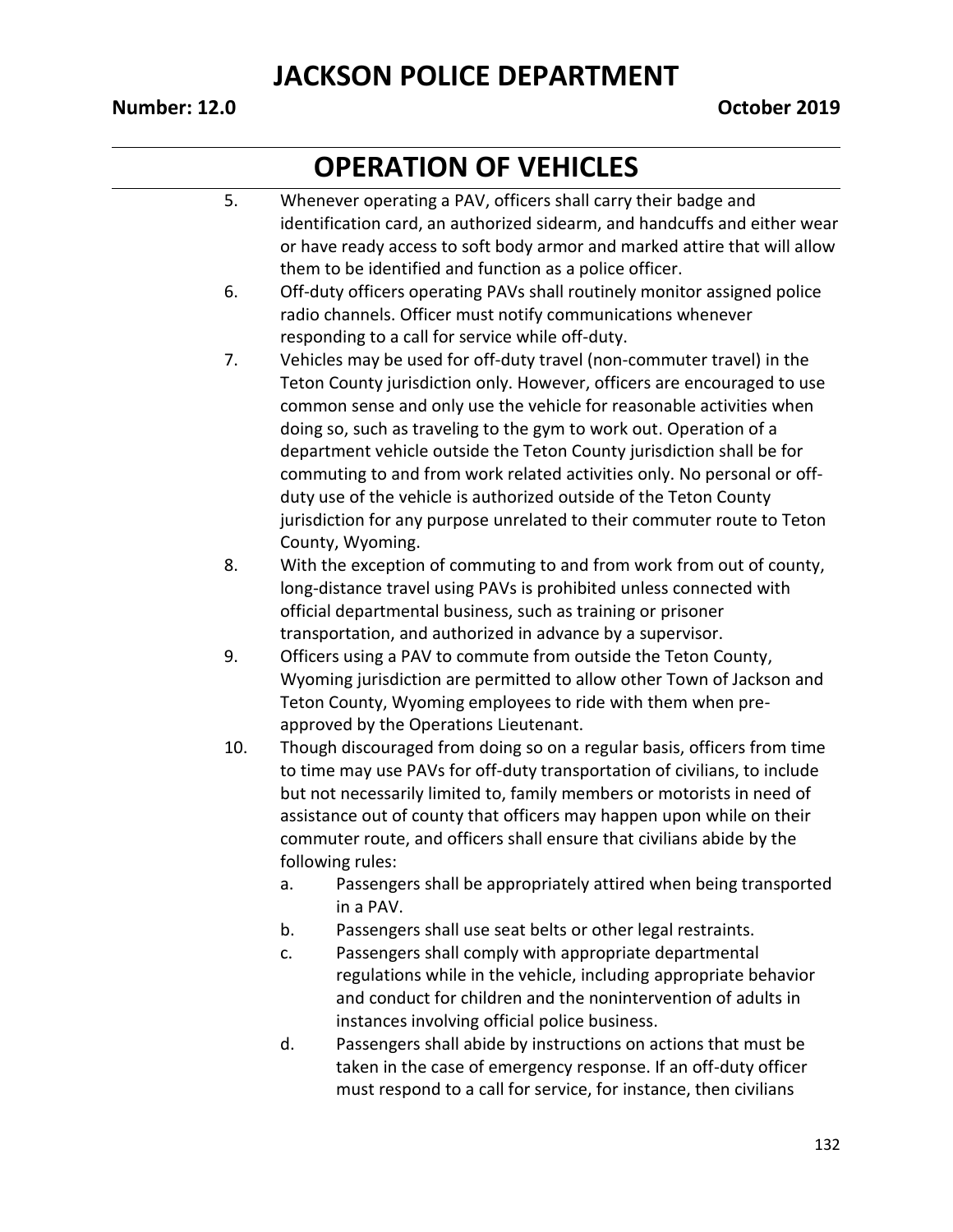# **OPERATION OF VEHICLES**

being transported in the vehicle shall first be dropped off at a safe location.

- 10. While off-duty, in civilian attire, officers operating PAVs should not take traffic enforcement action unless the violation is hazardous.
	- a. Pending arrival of other jurisdictionally appropriate marked units, officers should stop and lend assistance at accident scenes where personal injury is apparent or reasonably likely. In other motor vehicle collisions, officers may engage in traffic control management at an accident scene. Officers commuting from out of county in a PAV should offer assistance to disabled motorists as practicable upon their commuter route.
	- b. Officers should request an on-duty officer in the appropriate jurisdiction to handle vehicular violations by providing information on the nature and location of the offense, direction of travel, the vehicle description, and the offender description if the offense is egregious enough to justify notification of the proper agency, but common sense should rule.
- 11. While off-duty in civilian attire, officers operating PAVs shall render assistance when observing or summoned to a violent or other incident that reasonable represents a threat of serious bodily harm or death.
- 12. Unless authorized, officers shall not leave unsecured firearms or ammunition in PAVs when they are off duty and the vehicle is not in use.
- 13. No alterations, unauthorized equipment, or accessories shall be installed on PAVs without prior approval, to include but not limited to decals, stickers, or political advertising and like items.
- 14. Officers assigned a PAV retain no expectation of privacy in those vehicles. The department retains the right to enter and inspect PAVs at any time without prior notice, with or without cause.
- 15. PAVs shall be kept clean at all times and shall be made available for scheduled maintenance and inspections.
- 16. All officers using a PAV to commute to and from work shall have their indash video camera power turned on for the duration of the trip (when so equipped).
- 17. All off-duty PAV use shall comply with applicable traffic laws. Officers are expected to act as a role model for other motorists to follow.
- 18. In accordance with departmental procedures, disciplinary action may be taken for violations of these guidelines for use of PAVs. The Chief of Police at his discretion, may revoke the privilege and use of an assigned PAV of any employee who violates any of these policies.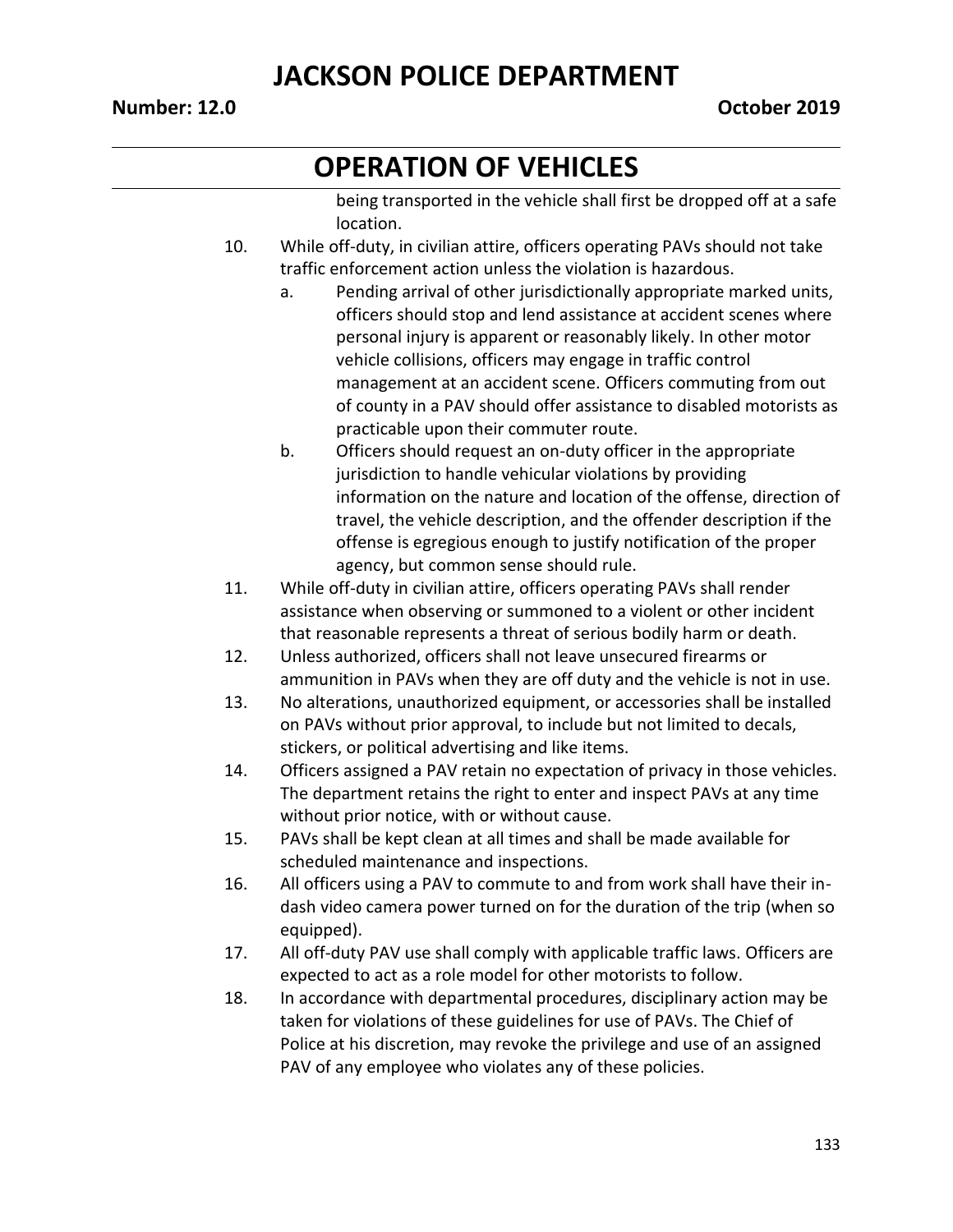#### **Number: 12.0 October 2019**

# **OPERATION OF VEHICLES**

19. Officers using a PAV to commute outside of Teton County shall be required to reimburse the TOJ for all fuel utilized from the Teton County line to their driveway, and back. Officers will complete a "*vehicle utilization form*" monthly to report their number of round trips to the finance' department. Officers will then have the determined reimbursement deducted from their second pay check each month.

#### **12.12 UNMARKED POLICE VEHICLES TRAFFIC STOPS**

- A. Non-uniformed officers operating unmarked police vehicles with concealed emergency lights and siren should not normally make vehicle stops for traffic violations (See WSS 31-5-928 (e)). In situations where failure to act would create unreasonable risks of injury, death, or significant property damage, such personnel may use emergency lights and siren to make a traffic stop.
- B. Non-uniformed officers assigned to the Investigations Division may utilize lights and sirens to make traffic stops where subjects who have outstanding warrants may be apprehended, or for which the detectives have probable cause to believe subject has committed a crime other than a traffic offense.

#### **12.13 IN-CAR VIDEO CAMERAS**

- A. All marked patrol vehicles shall have an installed and operable in-car video system with no less than one camera facing the front of the vehicle.
- B. Video cameras shall be equipped with wireless microphones capable of recording conversation outside of the police vehicle for the purposes of evidence collection and liability mitigation.
- C. Officers shall use due diligence to utilize the camera system and wear the wireless microphone at all times when conducting routine patrols and vehicle stop operations.
- D. In the event any part of the in-car camera system fails to function properly, the officer responsible for that unit must immediately notify his supervisor as well as the supervisor responsible for the police fleet.
- E. Officers using a PAV to commute to and from work shall have their in-dash video camera power turned on, but not in record mode, for the duration of the trip (when so equipped).

#### **12.14 PURSUITS**

A. Vehicular pursuits of suspected or known violators expose innocent citizens, law enforcement officers, and fleeing violators to the potential danger of serious injury or death. Consequently, officers must exercise a high degree of professionalism, common sense, and sound judgment before deciding to pursue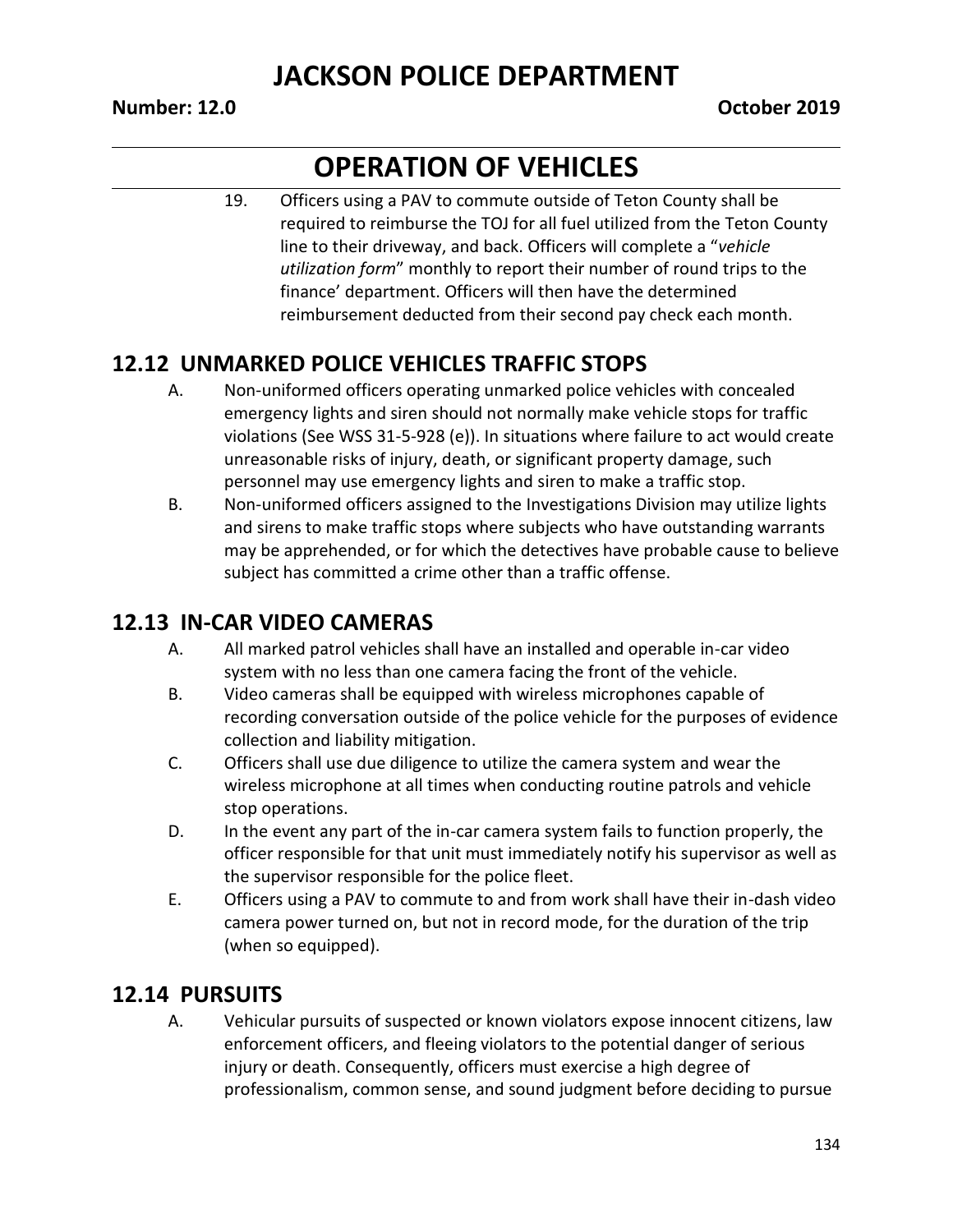#### **Number: 12.0 October 2019**

# **OPERATION OF VEHICLES**

suspected or know violators. An officer's conduct during the course of a pursuit must be objectively reasonable.

B. In recognizing the potential danger to public safety created by vehicular pursuits, no officer or supervisor shall be criticized or disciplined for deciding not to engage in a vehicular pursuit because of the risk involved. This includes circumstances where department policy would permit the initiation or continuation of the pursuit.

#### C. Definitions:

- 1. **Boxing in**: A technique designed to stop a moving vehicle by surrounding it with law enforcement vehicles and then slowing all vehicles to a stop.
- 2. **Caravanning**: The presence of law enforcement vehicles other than the primary and secondary units, actively involved in the pursuit on the same roadway.
- 3. **Due Regard**: Taking into consideration existing circumstances to determine the reasonableness of one's actions as they relate to the totality of the circumstances.
- 4. **Paralleling**: Participating in a pursuit by proceeding in the same general direction as the fleeing vehicle and maintaining approximately the same speed while traveling on an alternate roadway that is adjacent to the pursuit route.
- 5. **Pursuit**: The actions of a law enforcement officer to apprehend an offender operating a motor vehicle who is attempting to avoid arrest as demonstrated by speeding and/or evasive driving.
- 6. **Ramming**: The contact between a law enforcement vehicle and the pursued vehicle with the intent to disable the pursued vehicle.
- 7. **Channeling**: A technique where objects or vehicles are positioned in a manner intended to direct or redirect the path of a fleeing vehicle, but does not include utilization of a roadblock.
- 8. **Roadblock**: Establishing an impediment to traffic as a means of stopping a fleeing vehicle by using actual physical obstructions or stationary barricades. (Refer to WSS 7-17-101 through 103 for statutory requirements.)
- D. An officer may initiate a pursuit when the officer has reason to believe a crime has been committed and when the suspect of that crime is in a vehicle that is failing to stop for the officer's emergency lights and sirens.
- E. When in a pursuit, officers shall activate emergency lights and sirens.
- F. The following factors, individually and collectively, shall be considered when deciding whether to initiate pursuit:
	- 1. Seriousness of the offense and its relationship to community safety.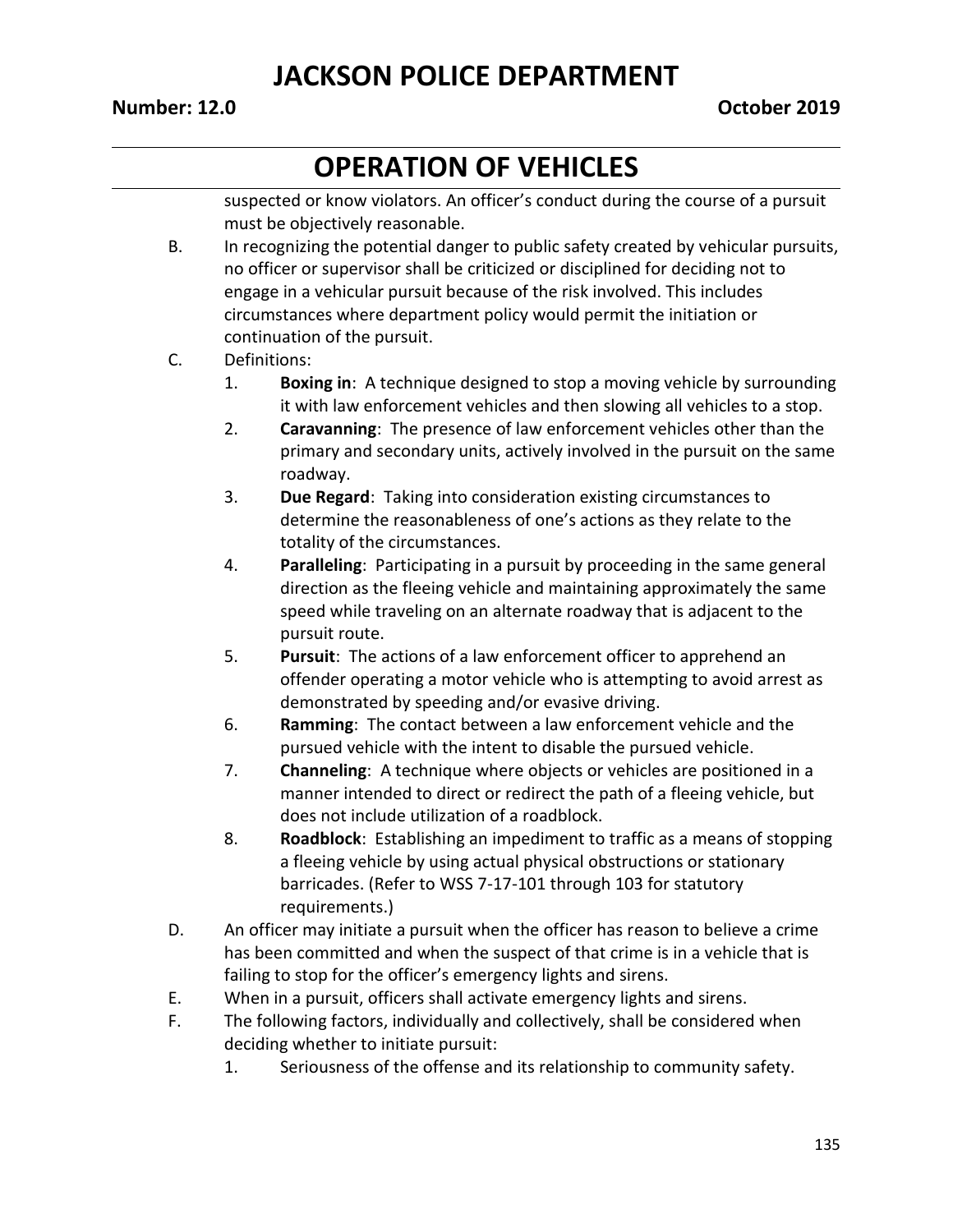#### **Number: 12.0 October 2019**

- 2. Apparent nature of the fleeing suspect and whether he/she represents a serious threat to public safety.
- 3. Whether the identity of the offender is known such that he/she can be apprehended at a later time under safer conditions.
- 4. Safety of the public in the area of the pursuit, including the terrain, the amount of vehicular and pedestrian traffic in the area, and the speed of the pursuit relative to public safety.
- 5. Weather, traffic and road conditions that substantially increase the danger of pursuit beyond the worth of apprehending the suspect.
- 6. The training, capabilities, and condition of the officer.
- 7. Performance capabilities of the vehicles used in the pursuit in relation to the speeds and other conditions of the pursuit.
- 8. The presence of others in the officer's vehicle (such as citizen ride-alongs, prisoners, etc.)
- 9. The availability of other resources.
- 10. Other persons in or on the pursued vehicle.
- 11. The Age of suspect and/or occupants (if known).
- G. Nothing in this policy is designed to prevent an officer from continuing to follow a vehicle that is merely failing to yield.
- H. Pursuit units shall be limited to two vehicles. The only exception will be if a supervisor authorizes the use of additional units.
	- 1. Only fully marked patrol vehicles will participate in a pursuit, except in extraordinary circumstances.
	- 2. The **primary pursuit unit** will be responsible for conducting the pursuit. The primary unit will:
		- a. Advise dispatch that a pursuit is in progress and its location, direction of travel and speed; the specific reason for the pursuit, including known laws violated; vehicle description, including license plate number, if known; and the number and description of occupants in the fleeing vehicle and provide updated information as the pursuit progresses.
		- b. Insure where applicable, that a supervisor is notified.
		- c. Terminate or turn over the primary unit responsibility to another unit when the officer is not able to remain close enough to the violator's vehicle to prevent losing contact.
	- 3. The **secondary pursuit unit** will:
		- a. Notify dispatch of his/her involvement in the pursuit as a secondary unit.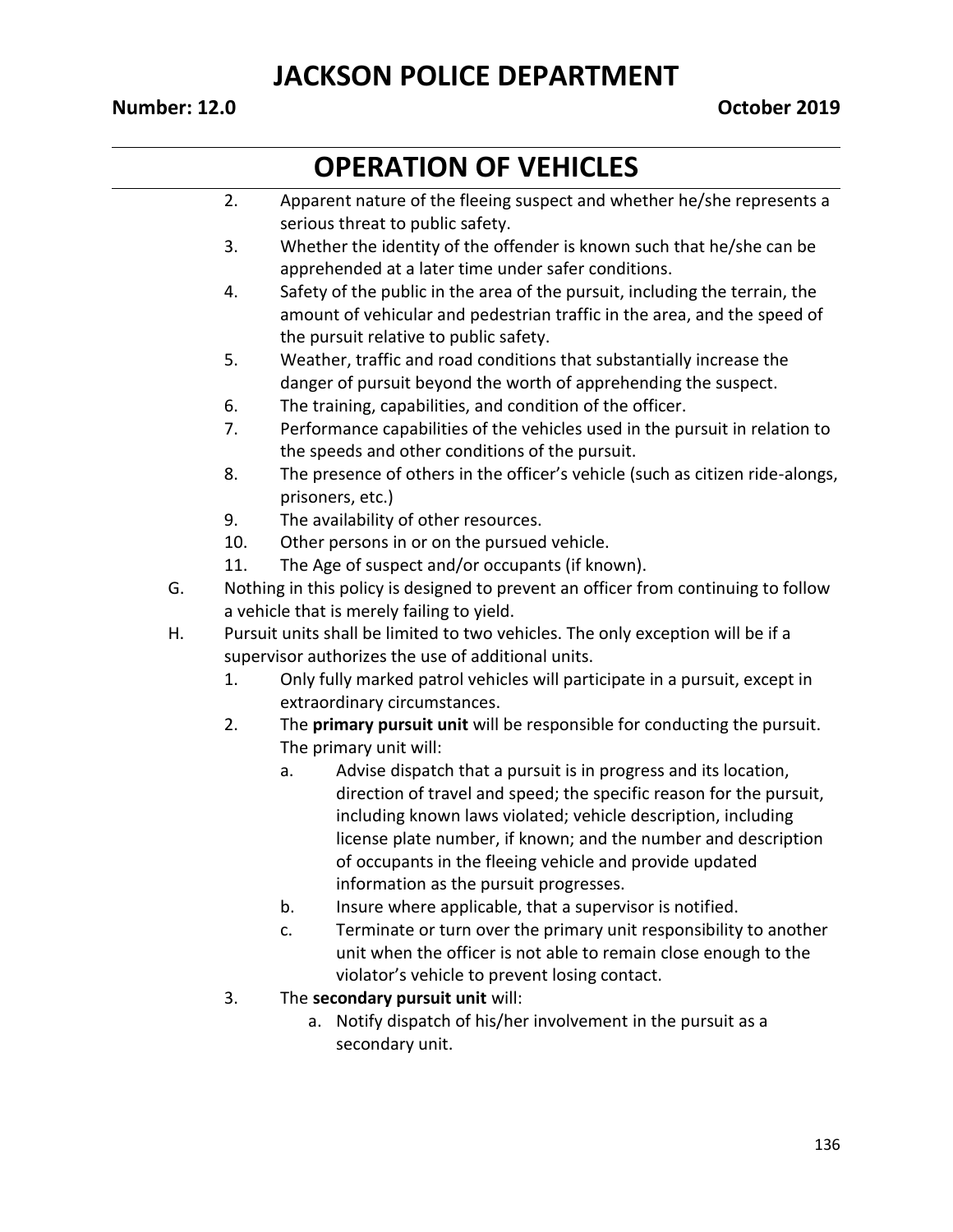#### **Number: 12.0 October 2019**

- b. Remain a safe distance behind the primary unit unless directed to assume the role of primary unit by the primary officer or supervisor or if the primary unit is unable to continue the pursuit.
- c. Broadcast the continuing pursuit progress upon joining the pursuit where practical.
- I. A vehicle pursuit will be immediately discontinued:
	- 1. When the level of danger created by the pursuit outweighs the risk to the community or the pursuing officer(s).
	- 2. When instructed to terminate by a supervisor.
	- 3. At the discretion of the pursuing officer.
- J. When a pursuit is discontinued, the officers involved in the pursuit will turn off all emergency equipment, and the dispatch center will be advised that the pursuit has been terminated. If the officer chooses to continue following the vehicle, it shall be done without emergency lighting and at a reasonable speed. Dispatch and the supervisor shall be kept informed of the ongoing situation.
- K. Supervisory Responsibilities
	- 1. The supervisor shall monitor the pursuit and continually assess the situation and ensure the pursuit is conducted within established department guidelines.
	- 2. If necessary, the supervisor shall assert control by directing specific units out of the pursuit, reassigning the primary or secondary units, or canceling the pursuit.
	- 3. The supervisor may also authorize forcible stop procedures, if circumstances warrant them.
	- 4. If the pursued vehicle is stopped, a supervisor shall designate the incident commander and respond to the scene.
- L. When it is imminent that a pursuit will be entering another agency's jurisdiction, the dispatcher will notify that agency. The primary officer or the supervisor should advise the dispatcher as to what assistance is needed.
- M. Idaho law permits Wyoming peace officers to continue a fresh pursuit into Idaho when the officer is in pursuit of a person who has committed a felony or who is reasonably suspected of having committed a felony. In cases of a misdemeanor offense, officers shall discontinue the pursuit and must obey all traffic laws once crossing the state line.
- N. When another agency's pursuit extends into this department's jurisdiction:
	- 1. The jurisdiction that initiates a pursuit shall be responsible for the progress of the pursuit. Units from this department should not join a pursuit unless specifically requested to do so by the agency whose officers are in pursuit or a department supervisor.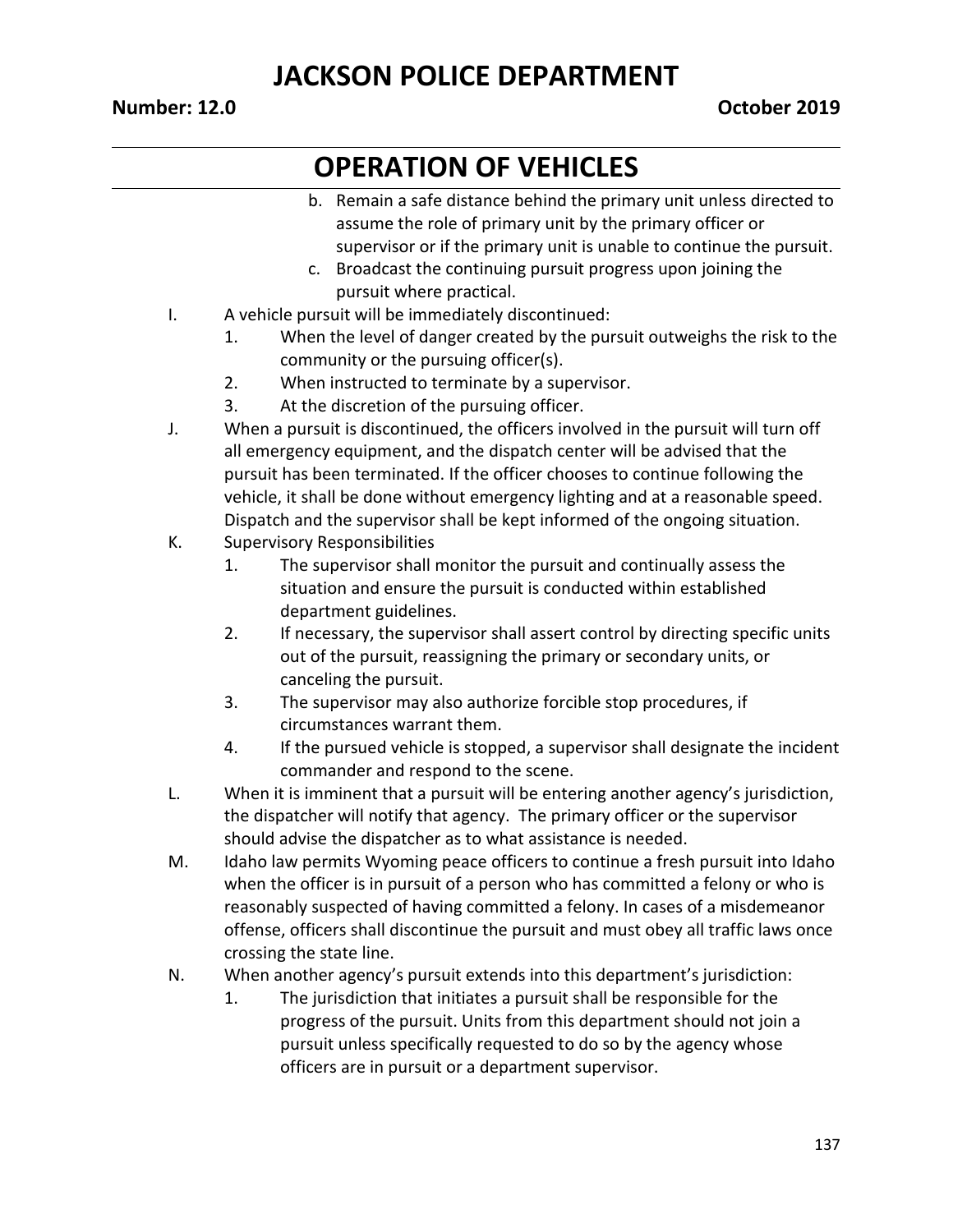#### **Number: 12.0 October 2019**

- 2. This department's assistance to a pursuing agency will terminate at the town's jurisdiction line, provided that pursuing officers have sufficient assistance from their own agency. If not, assistance from this department may continue only until sufficient assistance is present. 3. If two or more vehicles are already in pursuit, officers will not become involved unless special circumstances dictate otherwise (e.g. forced vehicle stops, spike strips, number of suspects v officers, etc.) or unless directed to do so by a department supervisor. 4. When a request is made for this department to assist or take over a pursuit from another agency that has entered the Town's jurisdiction, the supervisor should consider the following individually and collectively: a. The reason for the pursuit and if it meets the requirements of this policy. b. Whether circumstances are serious enough to warrant continuation of the pursuit. c. Availability of adequate staffing to continue the pursuit. d. The needs for Jackson Police Department to participate in the pursuit. O. Procedures for units not involved in the pursuit: 1. Officers should monitor and maintain awareness of the progress and circumstances of the pursuit. 2. While obeying applicable traffic laws, officers may maneuver on routes parallel to and in advance of the pursuit in order to provide advance warning and traffic control to increase the probability of safe passage of the pursuit and safety for the pursuing officers and the public. This does not allow officers to parallel the pursuit itself. 3. Trailing or caravanning a pursuit, even while obeying rules of the road, is in most circumstances not a useful tactic and is, therefore, discouraged unless directed to do so by a supervisor. 4. Officers, considering their driving skills and vehicle performance capabilities, will space themselves from other involved vehicles such that they are able to see and avoid hazards or react safely to maneuvers by the fleeing vehicles. P. Pursuit intervention 1. Use of pursuit intervention tactics should be employed only after
	- approval of a supervisor. In deciding whether to use intervention tactics officers and supervisors should balance the risks of allowing the pursuit to continue with the potential hazards arising from the use of each tactic to the suspect, public, and the officers.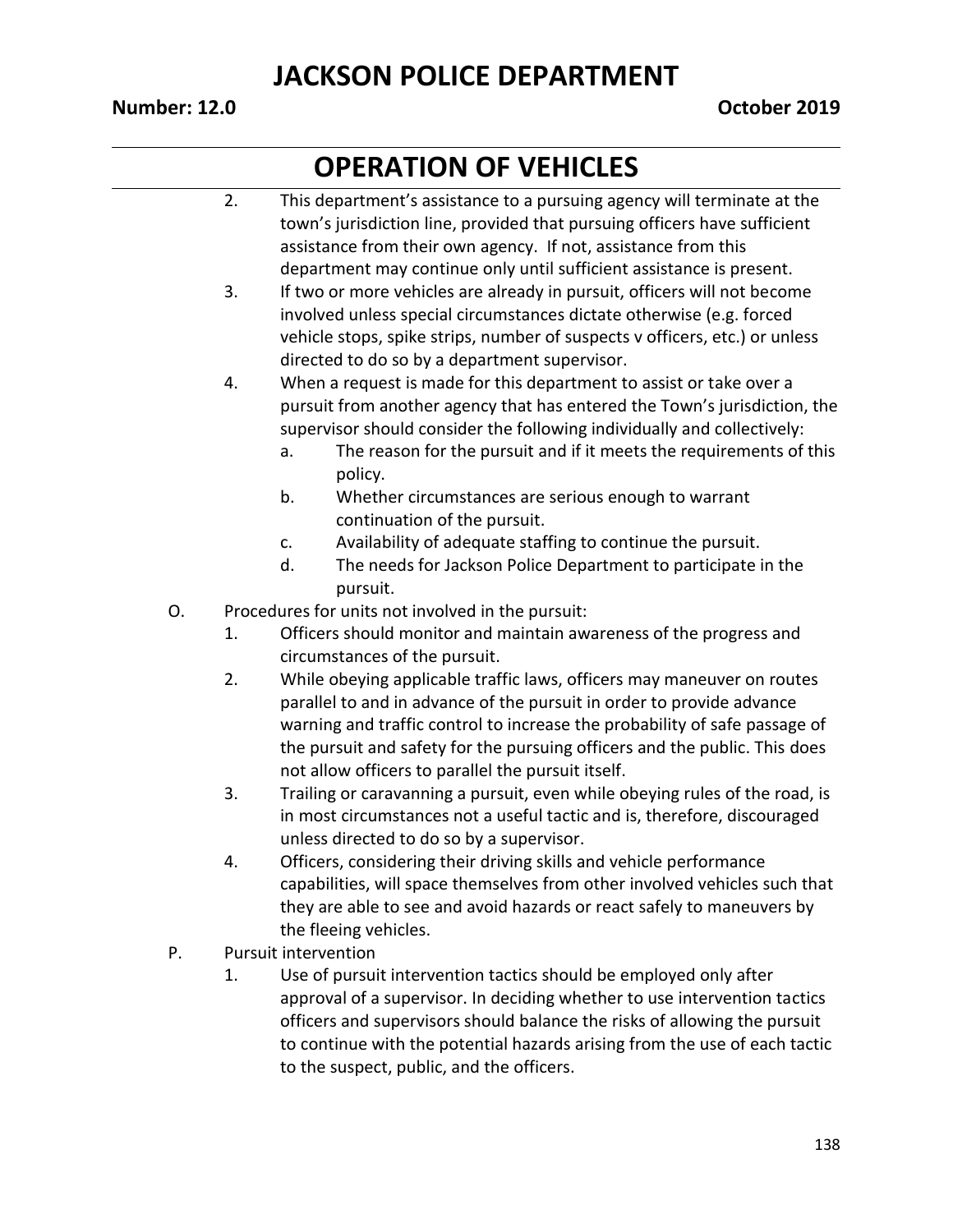#### **Number: 12.0 October 2019**

- 2. A police unit may be used to block a suspect's vehicle that has been stopped, as long as the danger of injury or potential damage would be minimal. However, officers should consider the potential for exposure to weapons fire in the event firearms are utilized by suspects or officers.
- 3. Channeling may be used to redirect or stop a pursued vehicle. The selection of the best method and area in each circumstance should be preceded by an evaluation of all factors surrounding the pursuit. It is allowable to use stationary objects such as traffic cones, barricades, and vehicles to channel the suspect vehicle toward a specific goal, such as across a tire deflation device, and/or away from specific areas, such as those with pedestrians or heavy vehicle traffic, as long as a roadblock is not utilized.
- 4. Tire deflation devices such as spike strips and stop sticks are approved for use in pursuits when:
	- a. The vehicle is one for which the device is designed to be used, and
	- b. The officer using the device has been trained in its deployment.
- 5. Boxing-in is strongly discouraged due to potential exposure to firearms from suspects and other officers and the potential of being pushed into other objects, oncoming vehicles, or pedestrians. It is only to be used at slow speeds or where the obvious risk can be eliminated or appreciably reduced. Boxing-in a suspect vehicle will not be used at high speeds or when the suspect has demonstrated the willingness to assault officers or for motorcycles.
- 6. Ramming is prohibited unless:
	- a. The circumstances would warrant the use of deadly force.
	- b. There does not appear to be another reasonable alternative method, and
	- c. The suspect is driving in willful or wanton disregard for the safety of persons.
- 7. Roadblocks with no escape route are prohibited unless the circumstances would warrant the use of deadly force. Roadblocks should only be established with a supervisor's approval and must comply with WWS 7- 17-101 through 1012. Spike strips are not considered roadblocks.
- 8. Shooting at or from a moving vehicle is generally prohibited and is considered the use of deadly force. Firearms are not to be used in an attempt to disable or stop a vehicle unless deadly force is authorized.
- Q. Pursuit Review
	- 1. Officers shall report the pursuit to the shift Sergeant immediately after the incident occurs, or as soon as practical (assuming the shift Sergeant is not already aware). Sergeant notification shall be made while still at the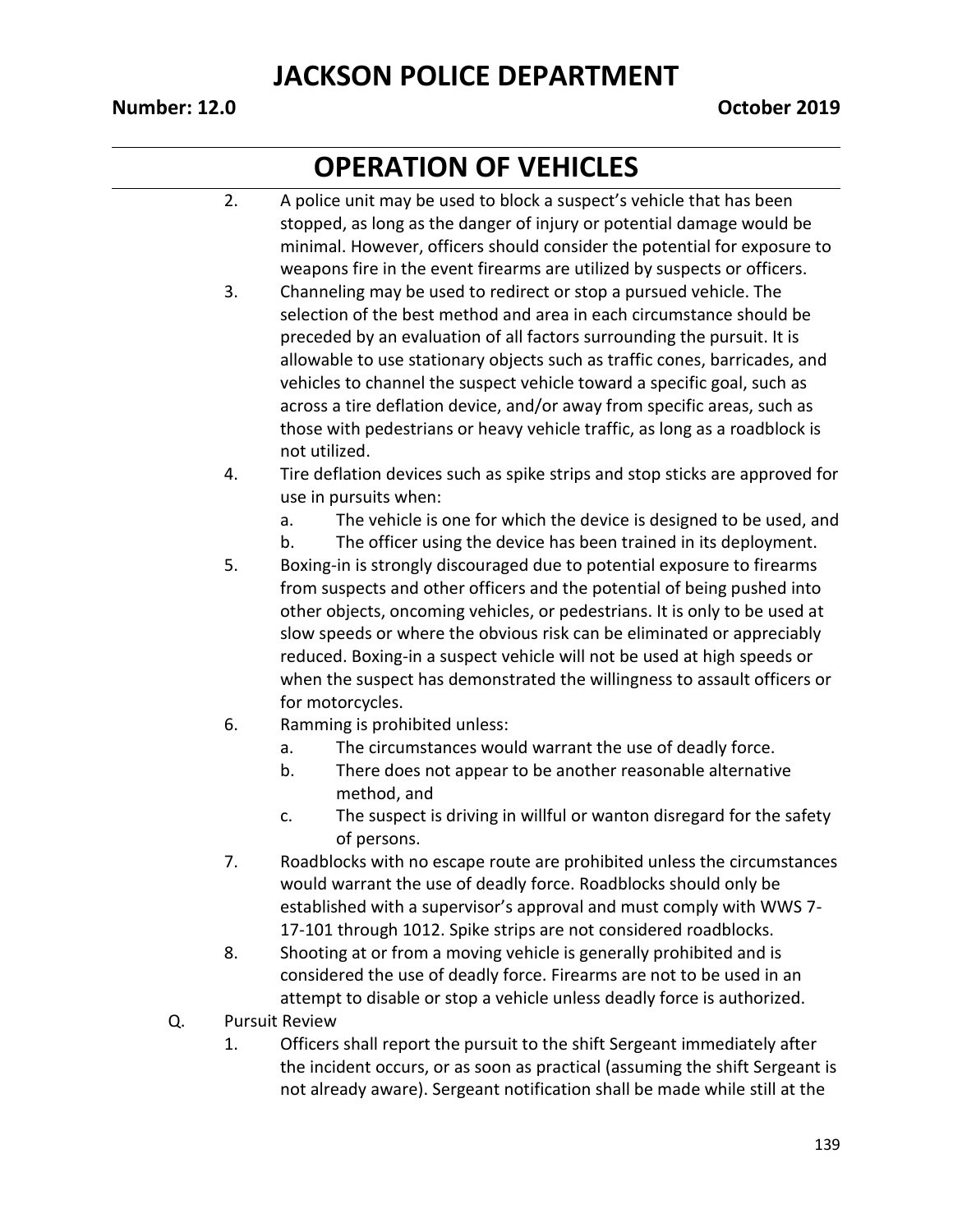#### **Number: 12.0 October 2019**

# **OPERATION OF VEHICLES**

scene, assuming it is safe to do so. While waiting for the Sergeant (or his designee) to respond, officers shall maintain the scene, protecting any evidence, and holding any witnesses.

- 2. Upon receiving notification that a pursuit has occurred, the supervisor shall immediately respond to the scene and commence a policy review investigation. In the event the supervisor is off-duty and unable to respond, the supervisor shall cause an available supervisor to respond to the scene. An immediate supervisor response is imperative as a pursuit review is a priority situation that cannot be left for a later time.
- 3. A pursuit review can be done by either a Sergeant or a Corporal with preference being on the Sergeant. In the event both shift supervisors are involved in the pursuit, an off-duty supervisor will be called out to complete the review.
- 4. In ALL cases of the pursuit where officer(s) or suspect(s) are injured, regardless of the severity of injuries, the supervisor investigating the incident shall notify the Operations Lieutenant and/or the Chief of Police as soon as practical after receiving notification of the incident.
- 5. The Pursuit Review investigation report shall be documented on a JPD Memorandum, addressed to the Chief of Police "Thru" the Operations Lieutenant. The subject of the report shall be titled "Pursuit Review" with the event number following. Do not add names of the involved officers or suspects, or any other information in this section.
- 6. Supervisors investigating a Pursuit Review are responsible for conducting a thorough investigation and should NOT delegate any portion of the investigation without first conferring with the Operations Lieutenant.
- 7. Upon arrival at the scene, the supervisor shall personally contact the involved officer(s) and ascertain what happened. The supervisor shall ensure that any medical assistance for officer(s) or suspect(s) has been summoned. Any officer or supervisor deciding that medical attention is necessary for a suspect shall call for an ambulance to respond to the scene. Officers and supervisors should generally avoid transporting the suspect to the hospital, unless extenuating circumstances warrant otherwise.
- 8. The supervisor shall interview and take a detailed written statement separate from the CR-1 crime report, from each officer who was directly involved in the pursuit, and from any officer who was present when the pursuit occurred. Officers who were not involved or did not witness the pursuit are not required to write a statement, however the supervisor will record their names in the report and indicate what their involvement was. The supervisor shall pay particular attention to the proper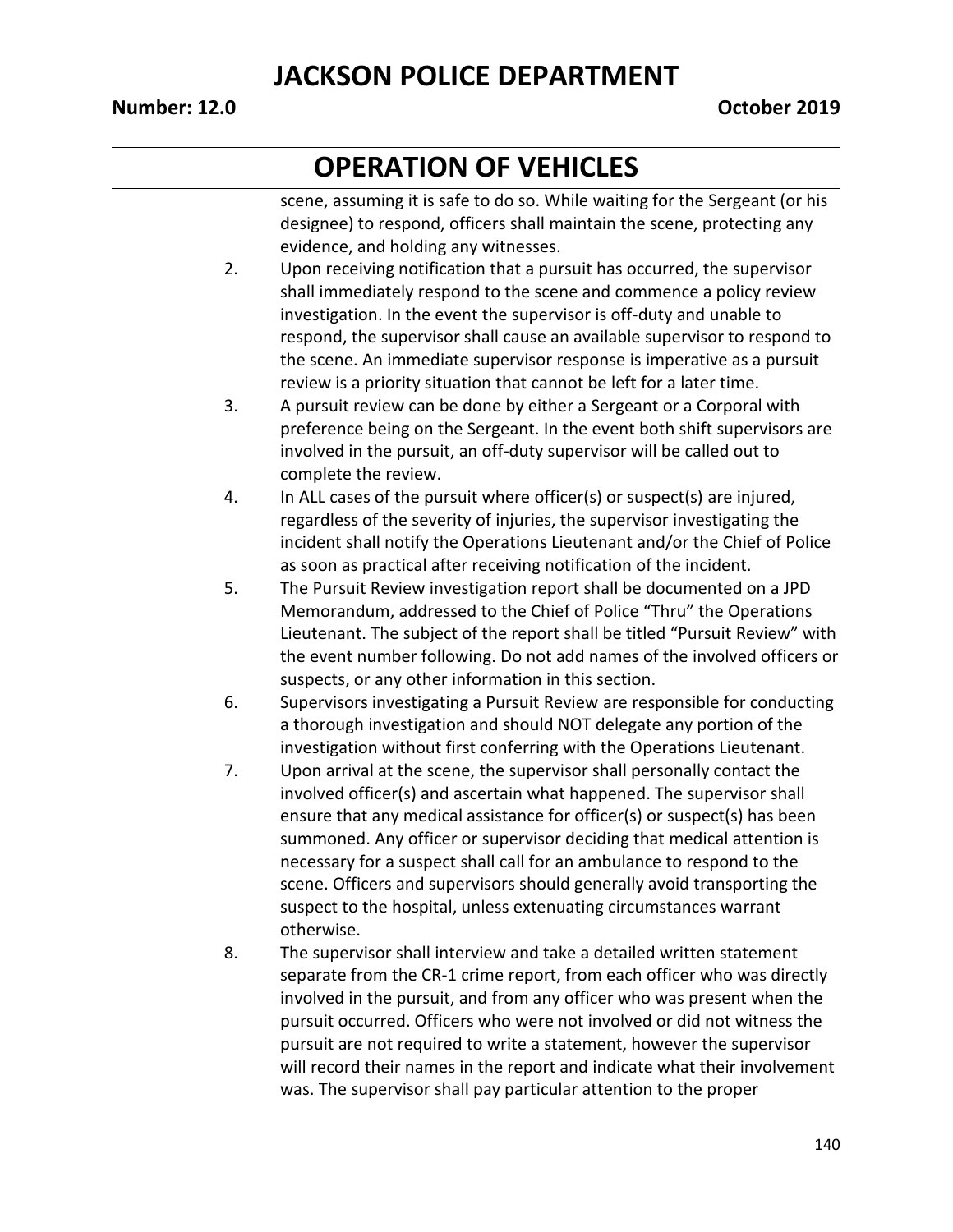#### **Number: 12.0 October 2019**

# **OPERATION OF VEHICLES**

documentation regarding which officer(s) witnessed and/or participated in the pursuit.

- 9. The supervisor shall personally contact all witnesses to the pursuit and take, or cause to be taken, a detailed written statement from each witness, if they can be located. Prior to releasing the witness, the supervisor shall review the statement and pose questions to the witness to clarify any portion of the statement.
- 10. Supervisors conducting a Pursuit Review investigation shall include the following information in their report:
	- a. Date, time and circumstances surrounding how the supervisor was notified of the incident and the time the supervisor arrived at the scene.
	- b. A detailed summary of all statements taken from officers and witnesses, with the original written statements attached to the report.
	- c. Photographs and/or video and audio recording taken at the scene; detailed photographs of the suspect(s) to include photographs of any injuries as well as photographs to show a lack of injuries. If a suspect refuses to cooperate with the taking of photographs, the supervisor shall video record the suspect's refusal and any other pertinent actions by the suspect, i.e., the suspect yelling obscenities, acting irrational, etc. Photographs of injuries sustained by officers and any damage to the officer's uniform and/or equipment. Detailed photographs and/or video of the scene where the pursuit ended. Supervisors should proceed under the theory that it is better to take too may photographs than not enough. Photographs and video shall be downloaded to a disc with the original attached to the report. Do not make copies of the disc. Additionally, all video from in-dash cameras, contour cameras, etc. shall be included in the report compiled by the supervisor conducting the investigation and submitted as part of the final report.
	- d. Supervisors shall obtain a statement from any responding medical personnel who may have treated the officer(s) and/or suspect(s). The supervisor shall record the information in the report.
- 11. The investigating supervisor will conclude the report with facts obtained in the investigation. Except in cases of deadly force, a summary regarding tactics employed by the involved officers and whether or not the officers acted reasonably under the circumstances and within policy shall be included.